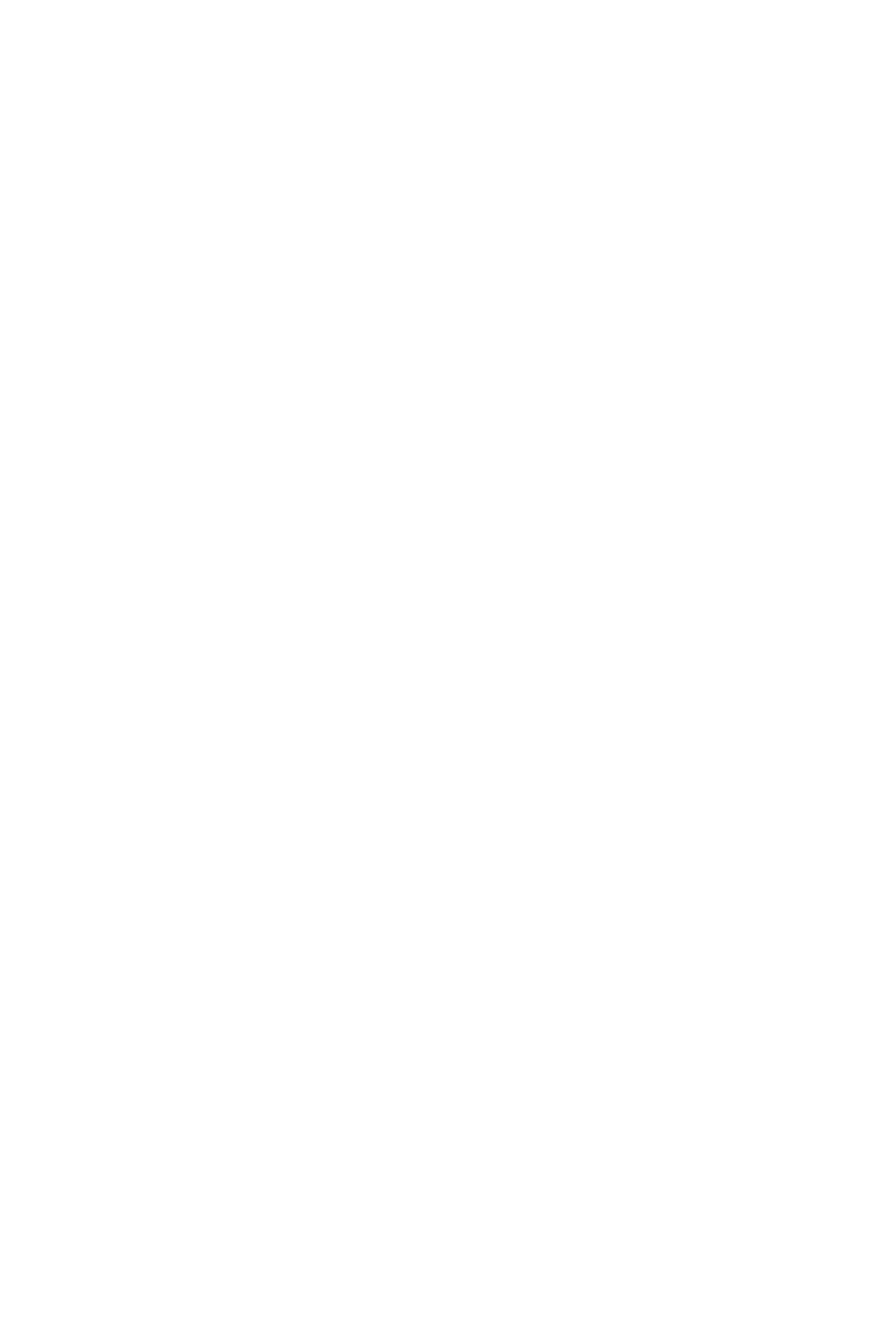## **Table of Contents**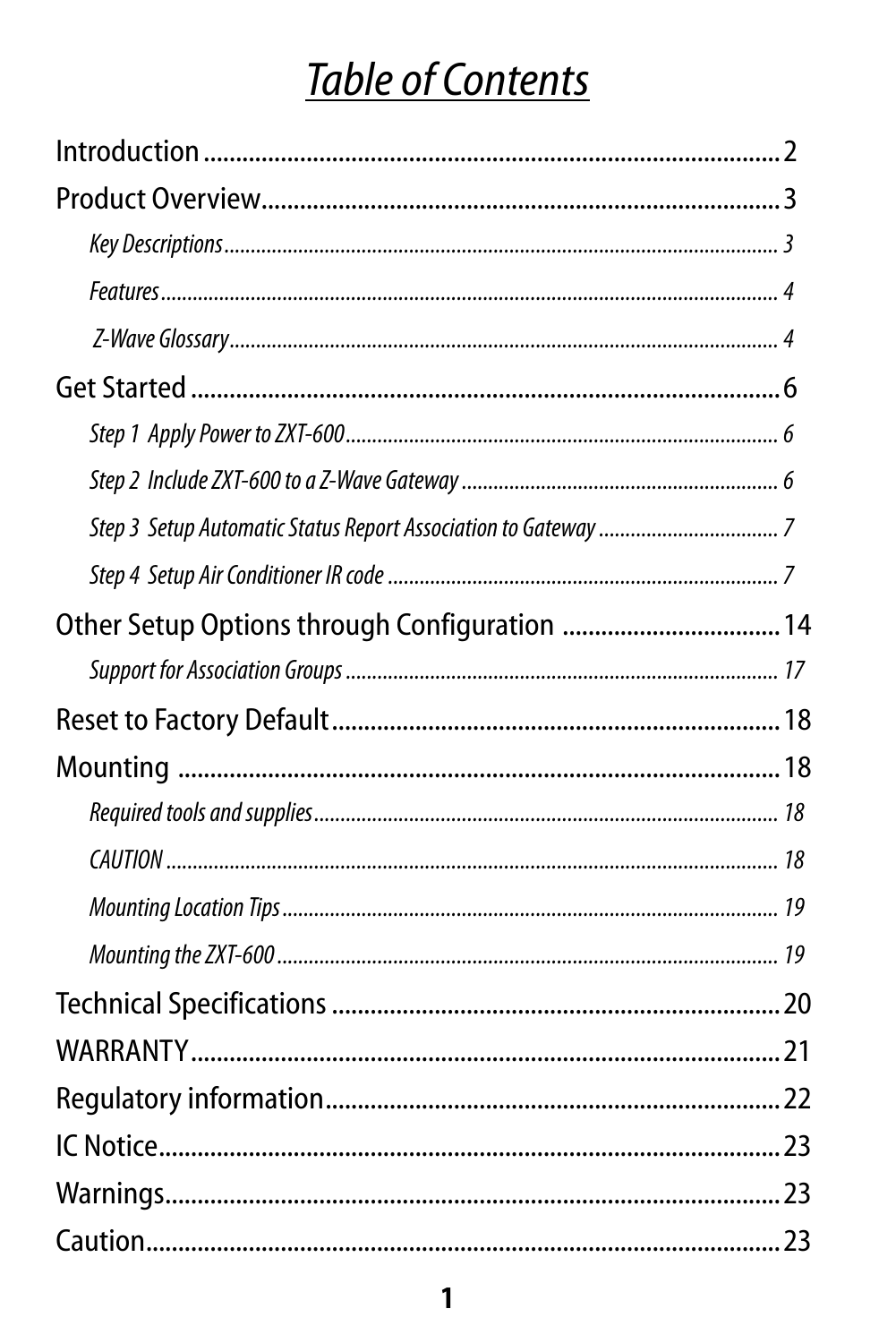### <span id="page-3-0"></span>**Introduction**

ZXT-600, AC Master, is a Z-Wave plus compliant Z-Wave-to-IR Bridge to control split air conditioner by receiving Z-Wave command and translating to Infrared command. With its comprehensive built-In and cloud-stored IR database (library). ZXT-600 can control different brands and models of air conditioners worldwide.

ZXT-600 is a security enabled Z-Wave plus device. A security Enabled Z-Wave Plus Controller must be used in order to fully utilize the product.

ZXT-600 is a Z-Wave slave device, it depends on gateway to setup particular AC brand with correct IR code. Different gateway has different user interface for setup.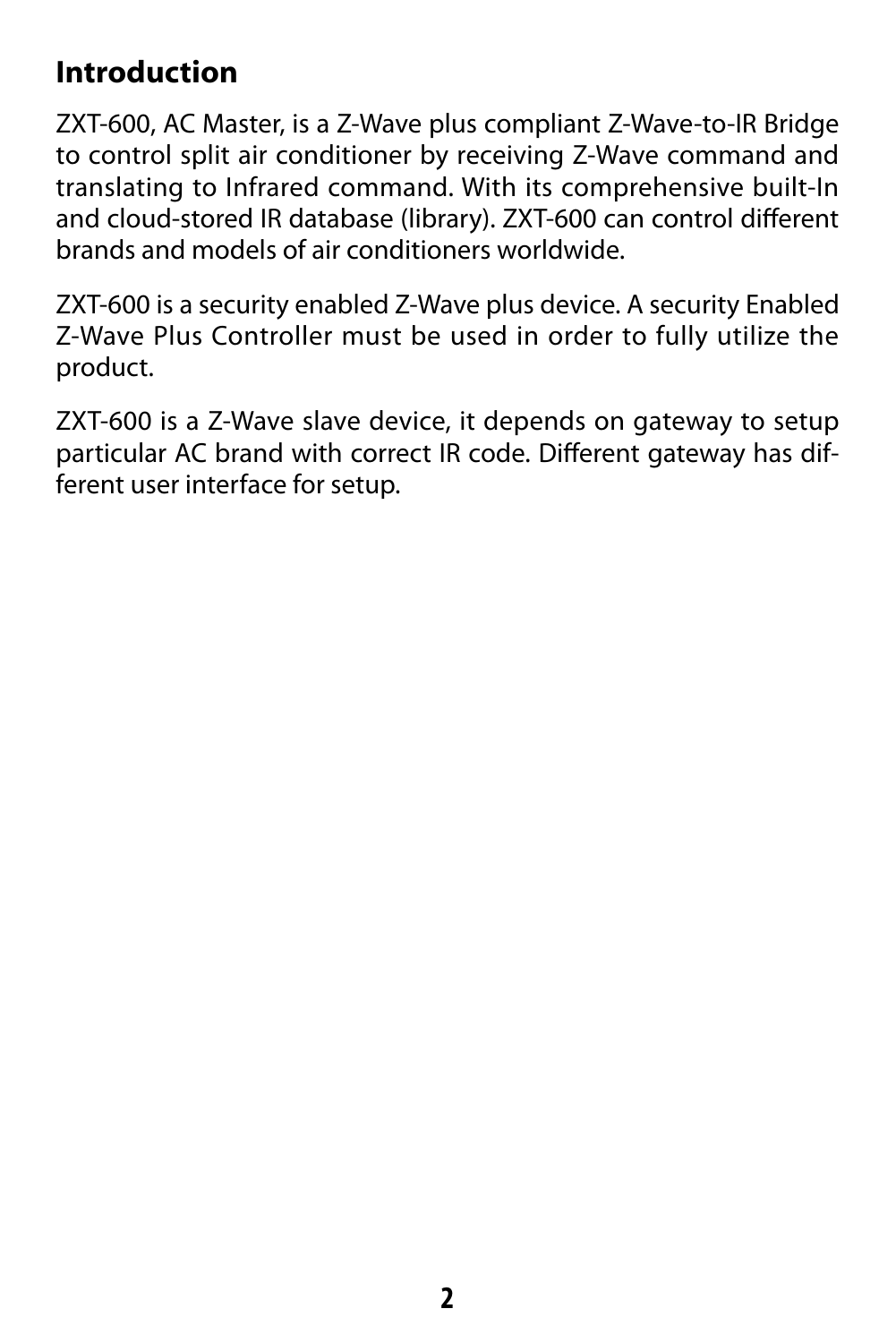### <span id="page-4-0"></span>**Product Overview**

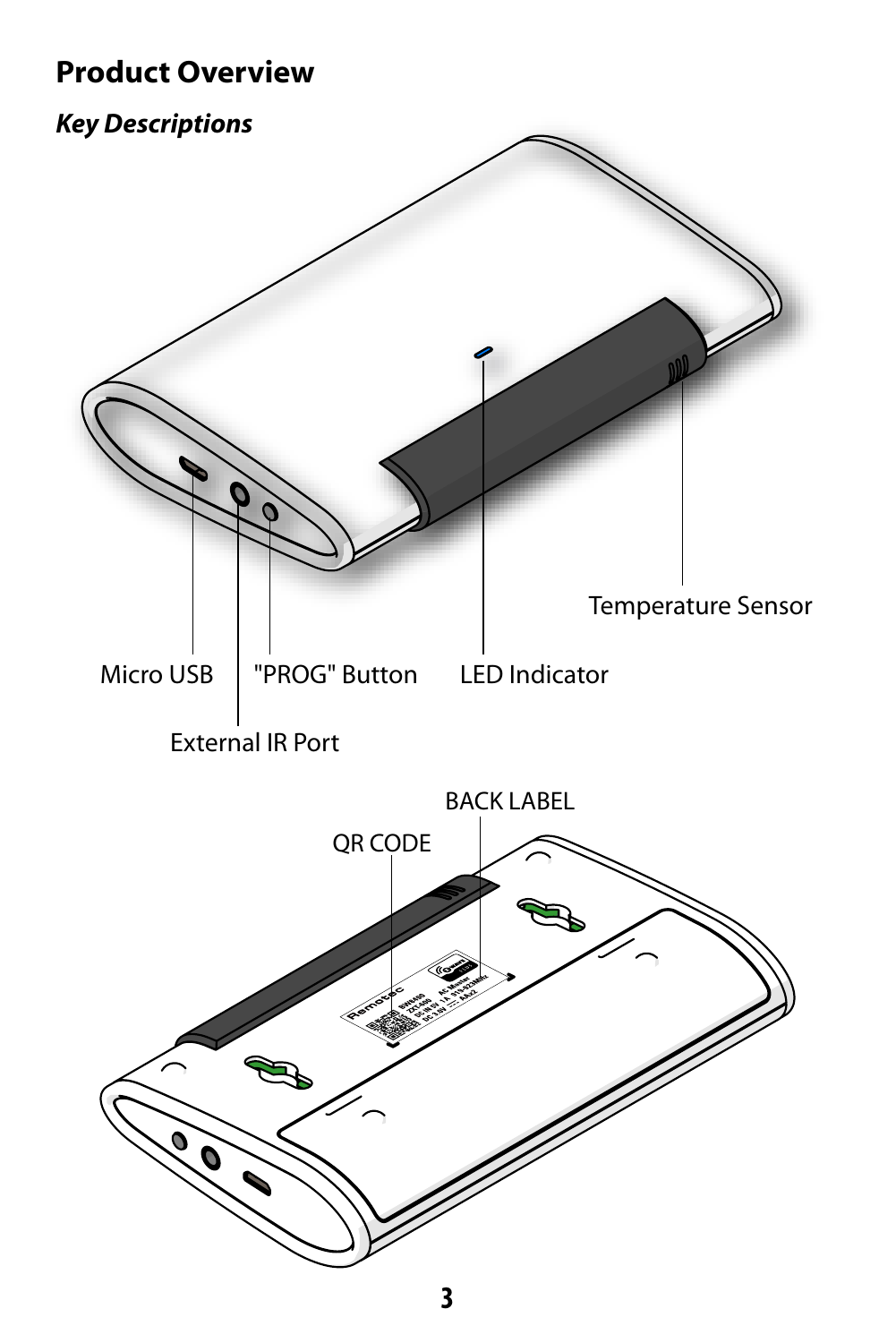#### <span id="page-5-0"></span>*Features*

- Working as a Z-Wave thermostat
- Support classic inclusion and NWI
- Built-in air conditioner IR codes, as well as cloud-based IR code library
- IR learning back up
- Built-in temperature sensor for room temperature report
- Working on battery (2x AA batteries) or USB power
- Support firmware upgrades via Over-the-air (need Gateways support)

| Device or Node                  | Devices and nodes are all terms to describe an indi-<br>vidual Z-Wave device. These are all interchangeable<br>when setting up your Z-Wave network.                                                                                                                                                                                                                                                   |
|---------------------------------|-------------------------------------------------------------------------------------------------------------------------------------------------------------------------------------------------------------------------------------------------------------------------------------------------------------------------------------------------------------------------------------------------------|
| Inclusion                       | Add a Z-Wave device to the network.                                                                                                                                                                                                                                                                                                                                                                   |
| Exclusion                       | Remove a Z-Wave device from the network.                                                                                                                                                                                                                                                                                                                                                              |
| Remove                          | To take a device out of a group, scene or association<br>group while that device still exists in the same Z-Wave<br>network.                                                                                                                                                                                                                                                                          |
| Network Wide<br>Inclusion (NWI) | Network Wide Inclusion (NWI) enables both end-user<br>friendly, Plug and Play like Z-Wave network instal-<br>lation as well as professional installation scenario<br>where the inclusion process, in terms of time will be<br>reduced significantly. NWI is a feature supported by<br>a new frame type named Explorer which enables the<br>Z-Wave protocol to implement Adaptive Source Rout-<br>ing. |

#### *Z-Wave Glossary*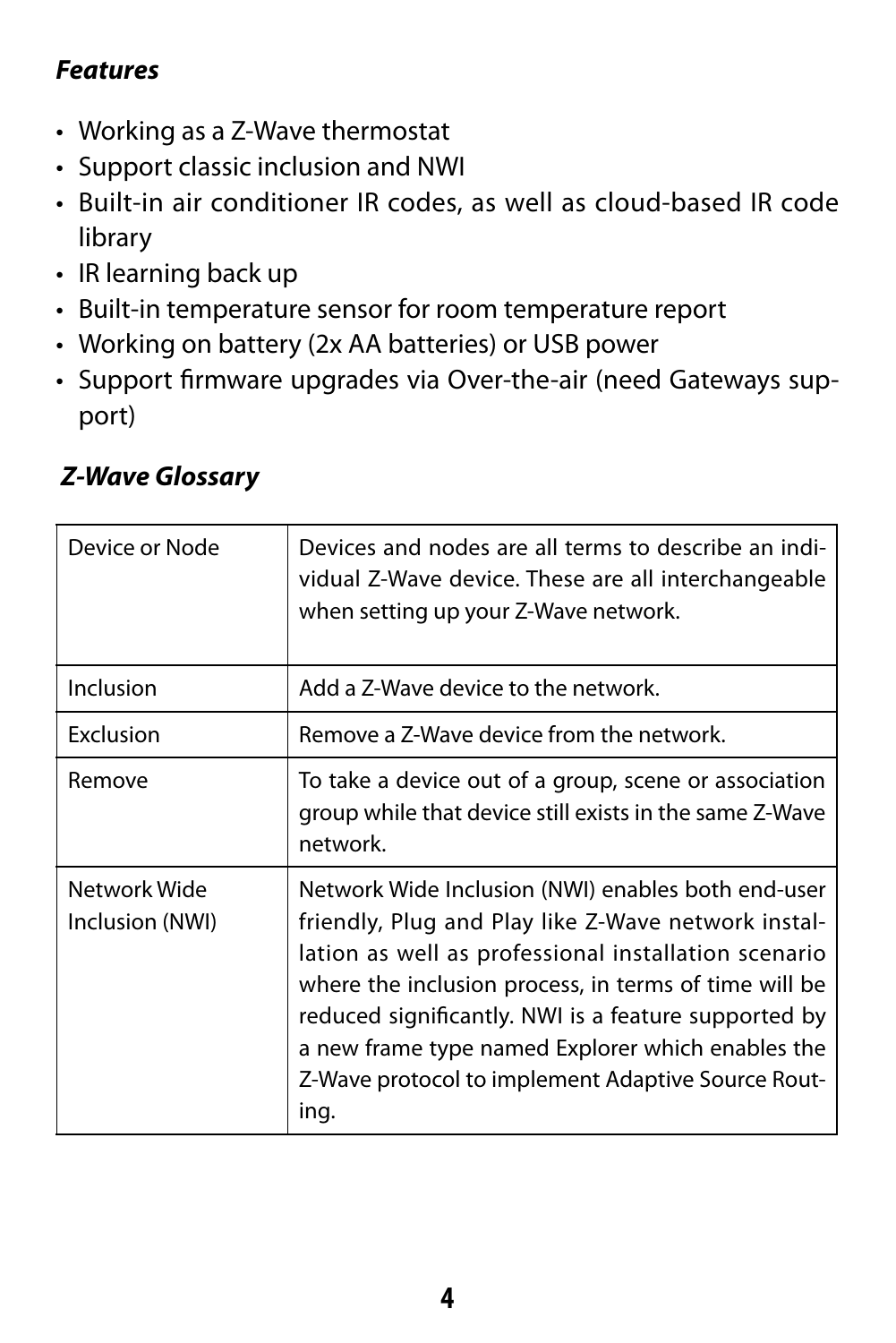| Z-Wave Network            | A collection of Z-Wave devices is controlled by prima-<br>ry and secondary controllers operating on the same<br>system. A Z-Wave network has its own unique ID code<br>so that controllers not in the network cannot control<br>the system.                                                                                                     |
|---------------------------|-------------------------------------------------------------------------------------------------------------------------------------------------------------------------------------------------------------------------------------------------------------------------------------------------------------------------------------------------|
| <b>Primary Controller</b> | The first controller is used to set up your devices and<br>network. Only the Primary Controller can be used to<br>include or remove devices from a network. It is rec-<br>ommended that you mark the primary controller for<br>each network for ease in modifying your network.                                                                 |
| <b>FLiRS Mode</b>         | FLIRS is abbreviation for "Frequently Listening Rout-<br>ing Slave".<br>FLIRS mode is targeted for battery operated applica-<br>tions and will enter sleep mode frequently in order<br>to conserve battery consumption. The response to<br>Z-Wave command is not as quick as Always Listening<br>Device. Normally there is 1-2 seconds latency. |
| Always<br>Listening Mode  | Always Listening Mode is targeted for AC power op-<br>erated applications and it can act as a repeater, which<br>will re-transmit the RF signal to ensure that the signal<br>is received by its intended destination by routing<br>the signal around obstacle and radio dead spots. The<br>response to Z-Wave command is immediate.             |
| Association               | Association is used to organize nodes in different<br>groups allowing the device to identify the nodes by<br>a group identifier. The groups can also be copied to<br>other devices.                                                                                                                                                             |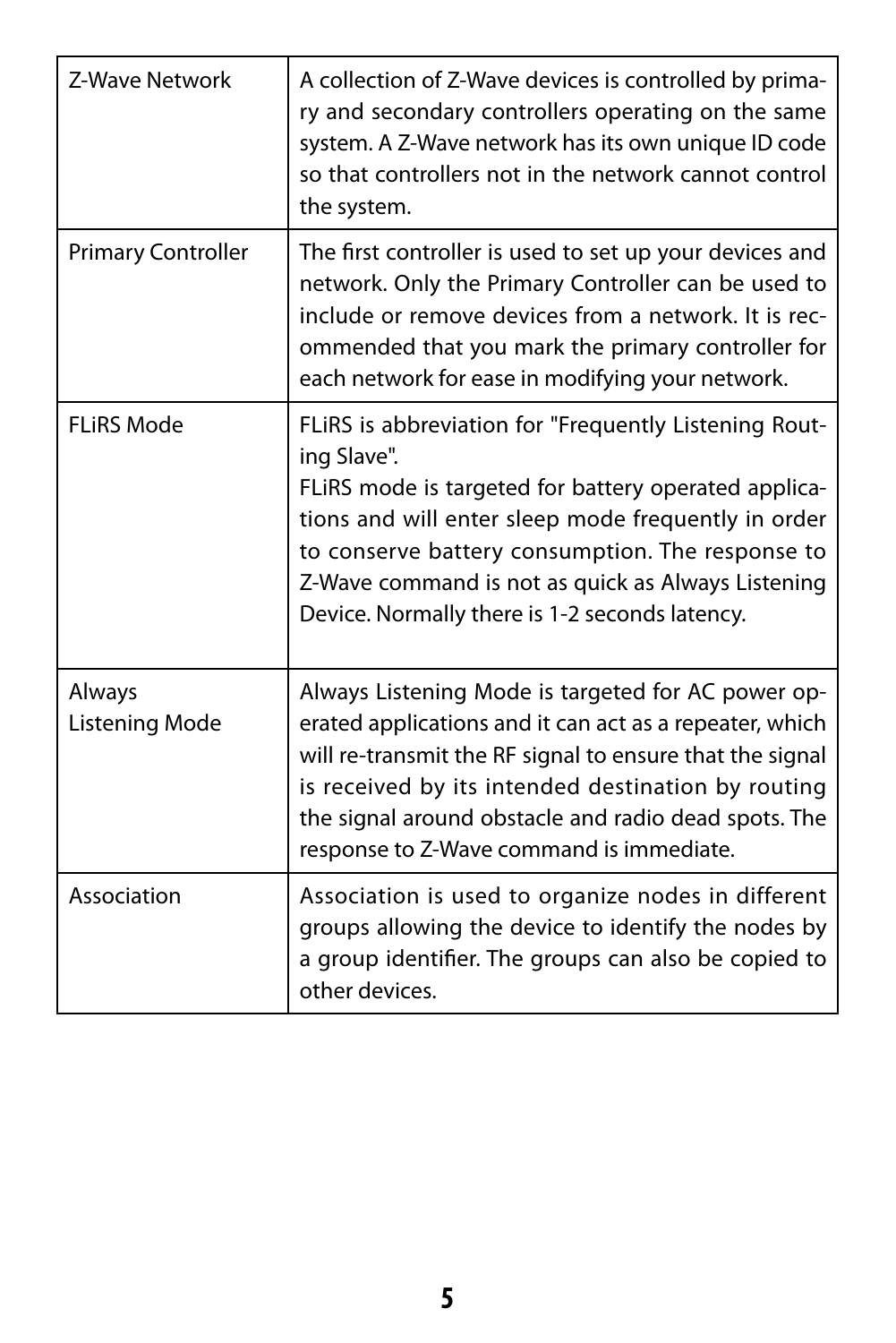### <span id="page-7-0"></span>**Get Started**

- Open the box
- ZXT-600 AC Master x 1pc

### *Step 1 Apply Power to ZXT-600*

- 2x AA batteries or micro USB
- ZXT-600 will detect the first applied power source to decide what Z-Wave device role it will be in after included into the Z-Wave gateway: battery= sleeping device (FLiRS mode). USB power = always awake device (Always Listening mode), refer to Z-Wave Glossary for more information.
- Once the ZXT-600 is included into a Z-Wave network, the working mode (sleeping or awake) cannot be changed, unless it is excluded and re-apply the power.
- ZXT-600 can be included and operated in any Z-Wave network with other 7-Wave certified devices from other manufacturers and/or other applications. All non-battery operated nodes within the network will act as repeaters regardless of Vendor to increase reliability of the network.

| Step | Procedure / Description                                                                                                                       | <b>Status Indicator</b> |
|------|-----------------------------------------------------------------------------------------------------------------------------------------------|-------------------------|
|      | Refer to your primary controller to enter<br>into the Inclusion Mode or Exclusion<br>Mode                                                     |                         |
|      | When it is prompted to enter it, please   Green Indicator flashes<br>triple click the "PROG" button within 1   TWICE then stay off<br>second. |                         |

### *Step 2 Include ZXT-600 to a Z-Wave Gateway*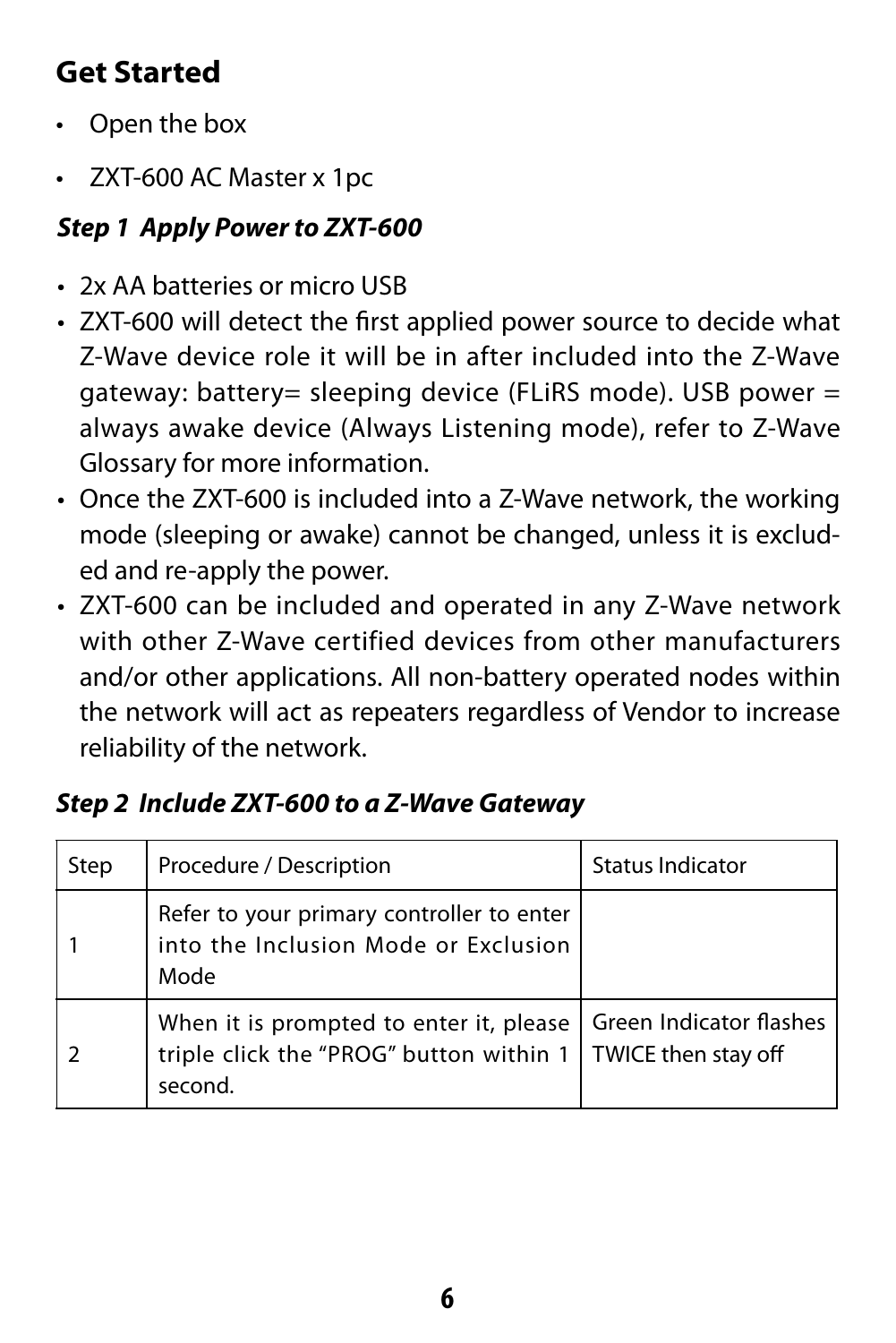<span id="page-8-0"></span>*Notes:*

- *1. It is recommended to perform the Remove (Exclude) procedure before performing an Add (Include) procedure.*
- *2. Red Indicator flashes TWICE then stay off to represent the Add / Remove process failed, please repeat the above step again.*
- *3. If the Add (Include) process fails, try Remove (Exclude) and /or resetting the AC Master to Factory Default and repeat the above step.*

### *Step 3 Setup Automatic Status Report Association to Gateway*

Please consult your Gateway suppiler for more detail. Normally, User can ignore this step during the setup.

ZXT-600 supports 1 association group

Association Group #1

Association Group #1 (max. 1 node) is default to associate with the primary controller (Gateway/Hub/Controller) for AC Master Status change report, refer to below for report details:

- Current Room Temperature (report in precision of 0.5°C or 1°F) (It will be according to Configuration Parameter 39 setting to decide the trigger level)
- Current Battery Level (Only apply in Low Battery Warning happened)
- Device Reset Locally Notification (Only report when the AC Master has been triggered the RESET TO DEFAULT)

### *Step 4 Setup Air Conditioner IR code*

- The UI of set up the IR code varies from different gateways. If gateways have dedicated UI for the IR code setup please refer to the gateway UI and ignore the below steps.
- If your gateway does not have dedicated UI for ZXT-600 IR code setup, but support Z-Wave thermostat Command Class and Configuration Command Class. You may refer to below steps to setup the IR code using the configuration options in your gateway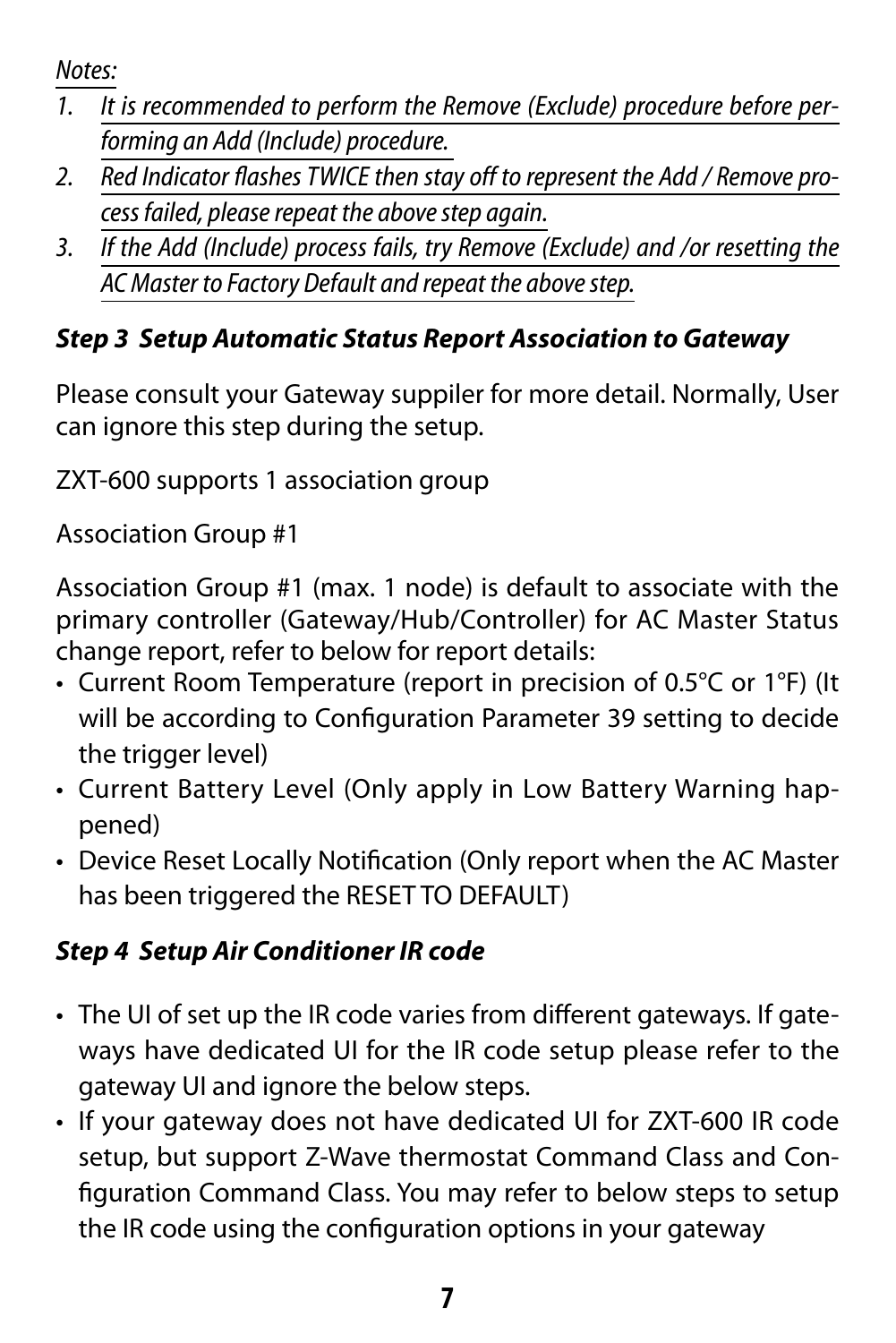| Step | Procedure / Description                                                                                                                                                                                                                                                                                                                   | <b>Status Indicator</b>                                                             |
|------|-------------------------------------------------------------------------------------------------------------------------------------------------------------------------------------------------------------------------------------------------------------------------------------------------------------------------------------------|-------------------------------------------------------------------------------------|
|      | Refer to your primary controller user<br>manual, enter to the browser page that<br>can input the Configuration parameter.                                                                                                                                                                                                                 |                                                                                     |
| 2    | Input parameter number "27" and param-<br>eter value (Please use QR Code scanner to<br>scan the QR code label (refer to product<br>overview page), then it will reach to our<br>Code Finder Webpage to obtain the Code<br>Number). Then complete the Configura-<br>tion process.                                                          | Green Indicator will<br>turn on. If fail, Red Indi-<br>cator will flash TWICE.      |
| 3    | Go back to the control page of AC Master<br>on the gateway's Browser and try the<br>function such as (Cool, Temperature Set).<br>If the Air Conditioner does not respond<br>to the command you set on the Gate-<br>way (Cool, Heat, Auto, Temperature Set,<br>etc), repeat Step 2 and 3 to Select the<br>next IR Code on the search list. | Green Indicator flashes<br>ONCE every time if<br>receives a command<br>from Gateway |

#### Important Information

- Different brand or model of air conditioner has different function. For example, some air conditioner only support temperature set from 18°C - 30°C, if user set 17°C on gateway, AC Master will not respond.
- There are more than 1 code for each brand, some does not support Heat, if User selected a code that does not support Heat but Original air conditioner supports Heat Function, please continue to try next code until the correct one is selected.
- You can record down your Device Code for future reference after setting up the AC Master correctly.

*AC Device programmed to your AC Master*

*Code Number :*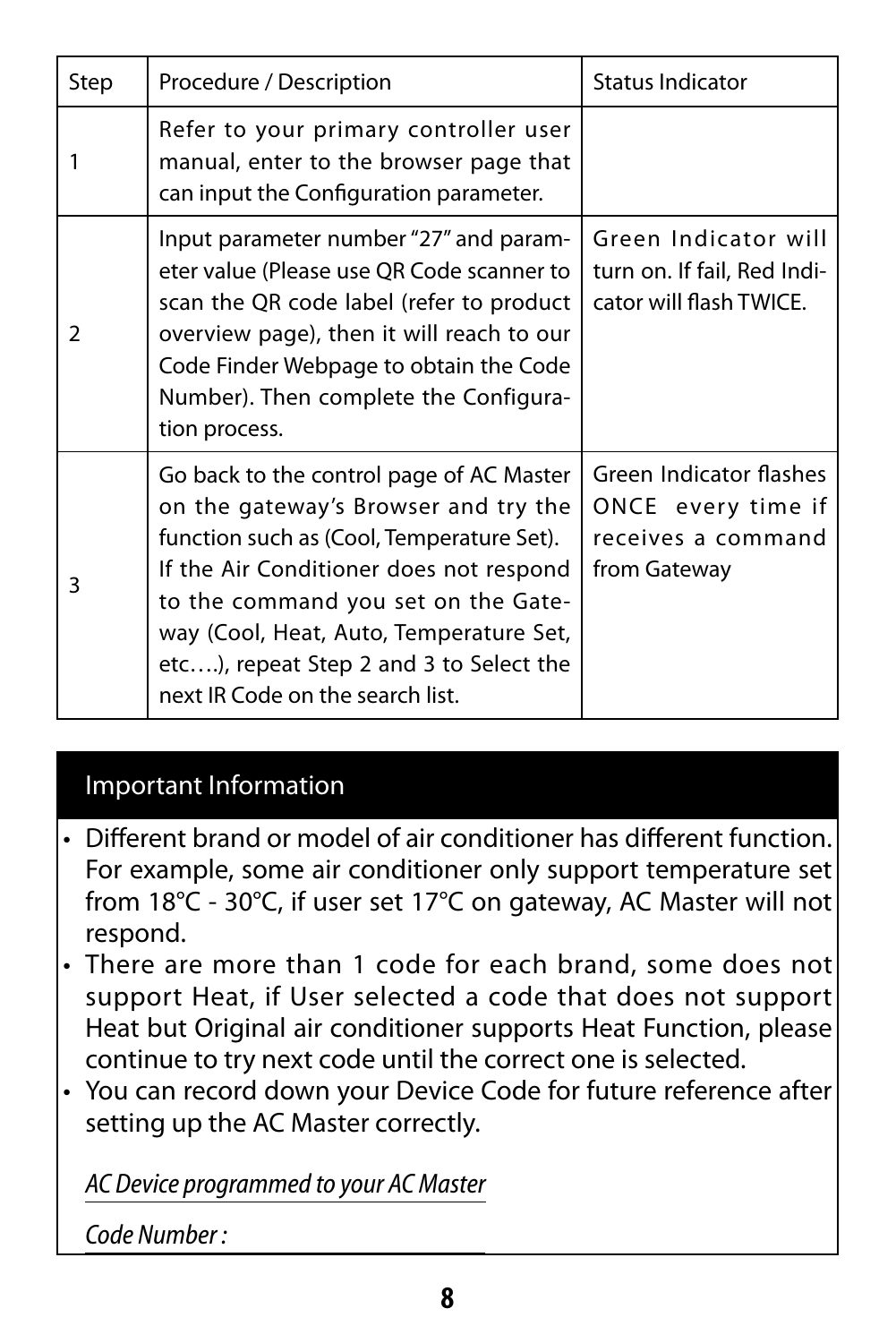### **IR Code Learning**

| Step           | Procedure / Description                                                                                                                                                                                                                                                            | Status Indicator                                                                                                  |
|----------------|------------------------------------------------------------------------------------------------------------------------------------------------------------------------------------------------------------------------------------------------------------------------------------|-------------------------------------------------------------------------------------------------------------------|
| 1              | Refer to your primary controller user<br>manual, enter to the browser page that<br>can input the Configuration parameter                                                                                                                                                           |                                                                                                                   |
| $\overline{2}$ | Look up Below mapping table for learn-<br>ing, and decide the IR setting you intend<br>to learn next.                                                                                                                                                                              |                                                                                                                   |
| 3              | Open the Gateway's Configuration Brow-<br>er page input parameter number "25"<br>and parameter value (according to below<br>Mapping Table), then complete the Con-<br>figuration process.                                                                                          | Then Green Indicator<br>still turns ON for in-<br>dicating the IR Code<br>Learning Start                          |
| 4              | Aim the Original Air Conditioner Remote<br>at AC Master according to below position<br>within 1-3cm Press "Power ON" button<br>on the Original Air Conditioner Remote.<br>If the Learning is failed, repeat Step 3 to<br>step 4 To learn next IR code, repeat Step 2<br>to step 4. | Successful:<br>Green Indicator flashes<br><b>TWICE</b><br>Unsuccessful:<br><b>Red Indicator flashes</b><br>TWICE. |
| 5              | Once you finished the IR Code Learning,<br>please go to Configuration setting page<br>on the Gateway browser and input pa-<br>rameter number "27" and parameter value<br>"000" to select the dedicated AC code<br>number "000" for learning.                                       | Green Indicator flashes<br>ONCE every time if<br>receives a command<br>from Gateway                               |

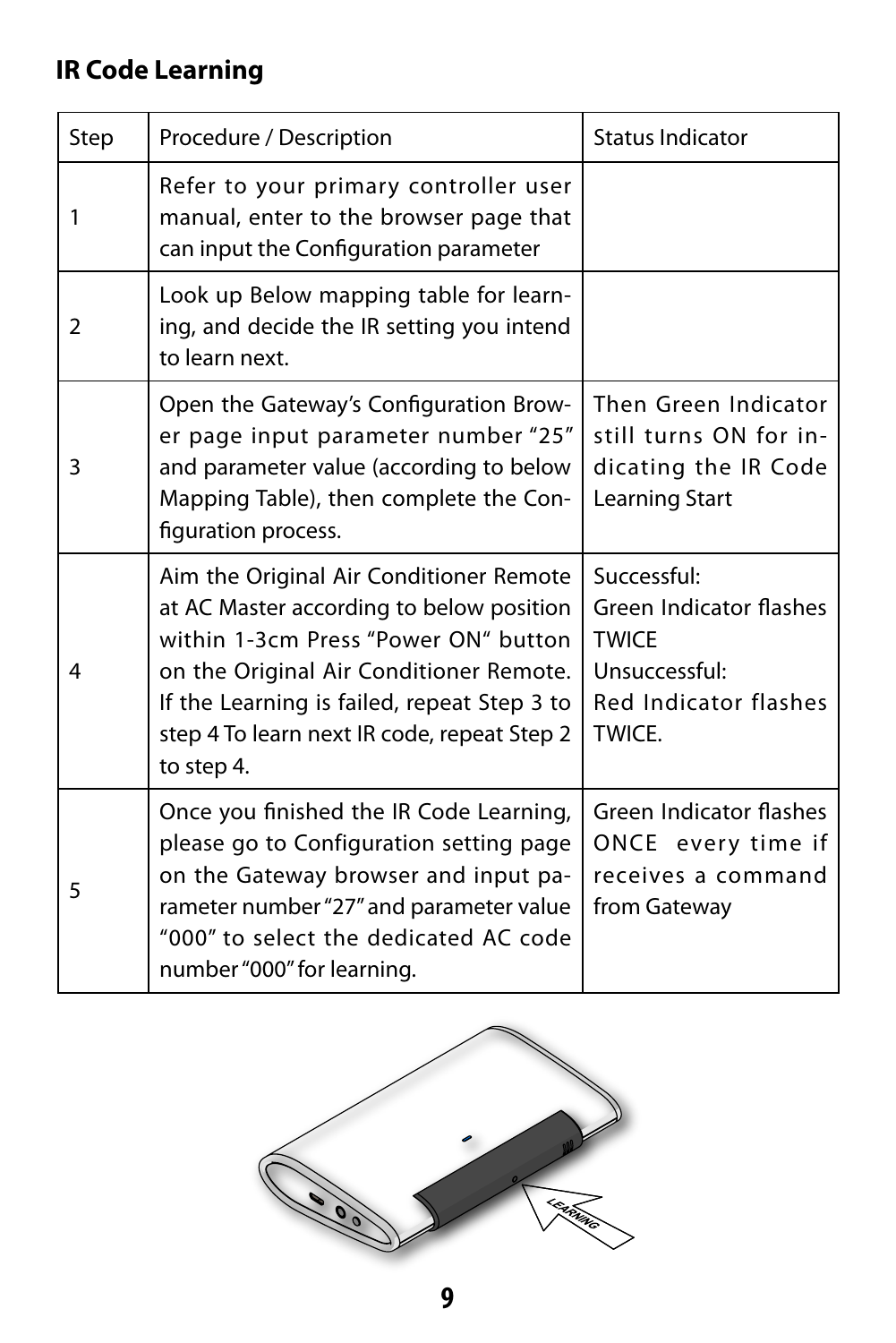#### Tips

- Make sure your Original Remote is in Power OFF Status.
- Make sure your Original Remote set FAN Speed to AUTO and FAN SWING to AUTO/ON
- Press and Hold the Power Key on Original Remote UNTIL AC Master indicate Successful or Not.
- User need at least Learn the OFF (Parameter Value 0), and one Temperature Mode (Parameter Value 2 ~ 28) to complete the usage model.
- Keep away from Incandescent Light or Direct Sunlight during learning.
- Make sure IR Transmitter of your Original Remote alight with learning diode of AC Master, you may also slight adjust closer or further away the distance of two devices. Some of Remotes the IR transmitter in hidden behind lens and may not installed center of remote.
- Make sure the power is good on both devices, especially the Original remote. Use Fresh Batteries in both devices recommended.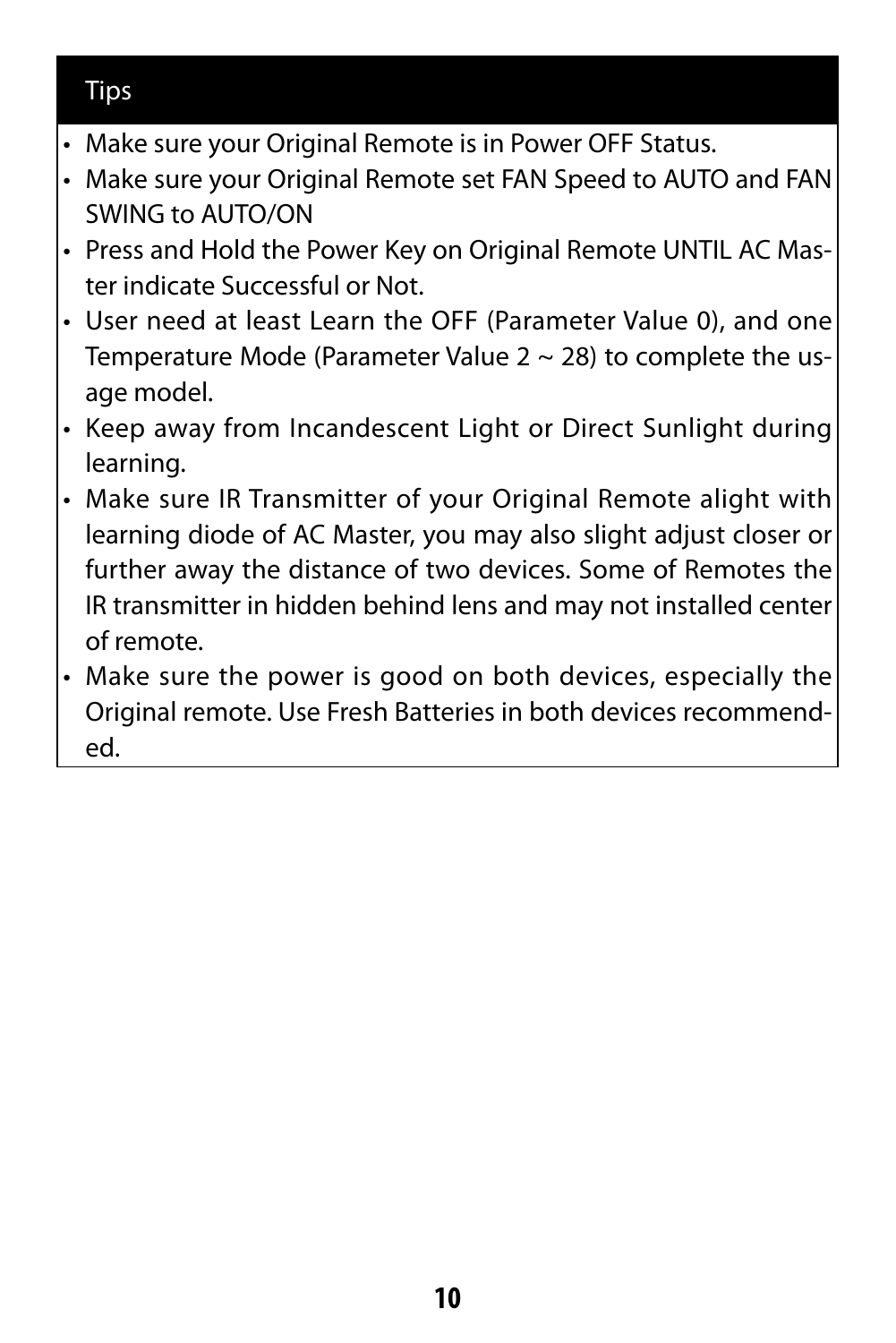### IR Learning Mapping Table (Parameter Number 25)

| Parameter Value    | Thermostat Command & IR Setting |                            |  |
|--------------------|---------------------------------|----------------------------|--|
| (Storage Location) | Storage in Celsius Unit         | Storage in Fahrenheit Unit |  |
| $\Omega$           | OFF                             | OFF                        |  |
| $\mathbf{1}$       | ON (RESUME)                     | ON (RESUME)                |  |
| $\overline{2}$     | 17°C COOL                       | 63°F COOL                  |  |
| 3                  | 18°C COOL                       | 64°F COOL                  |  |
| 4                  | 19°C COOL                       | 66°F or 67°F COOL          |  |
| 5                  | 20°C COOL                       | 68°F or 69°F COOL          |  |
| 6                  | 21°C COOL                       | 70°F or 71°F COOL          |  |
| $\overline{7}$     | 22°C COOL                       | 72°F or 73°F COOL          |  |
| 8                  | 23°C COOL                       | 74°F or 75°F COOL          |  |
| 9                  | 24°C COOL                       | 76°F COOL                  |  |
| 10                 | 25°C COOL                       | 77°F or 78°F COOL          |  |
| 11                 | 26°C COOL                       | 79°F or 80°F COOL          |  |
| 12                 | 27°C COOL                       | 81°F or 82°F COOL          |  |
| 13                 | 28°C COOL                       | 83°F or 84°F COOL          |  |
| 14                 | 29°C COOL                       | 85°F COOL                  |  |
| 15                 | 30°C COOL                       | 86°F COOL                  |  |
| 16                 | 17°C HEAT                       | 63°F HEAT                  |  |
| 17                 | 18°C HEAT                       | 64°F HEAT                  |  |
| 18                 | 19°C HEAT                       | 66°F or 67°F HEAT          |  |
| 19                 | 20°C HEAT                       | 68°F or 69°F HEAT          |  |
| 20                 | 21°C HEAT                       | 70°F or 71°F HEAT          |  |
| 21                 | 22°C HEAT                       | 72°F or 73°F HEAT          |  |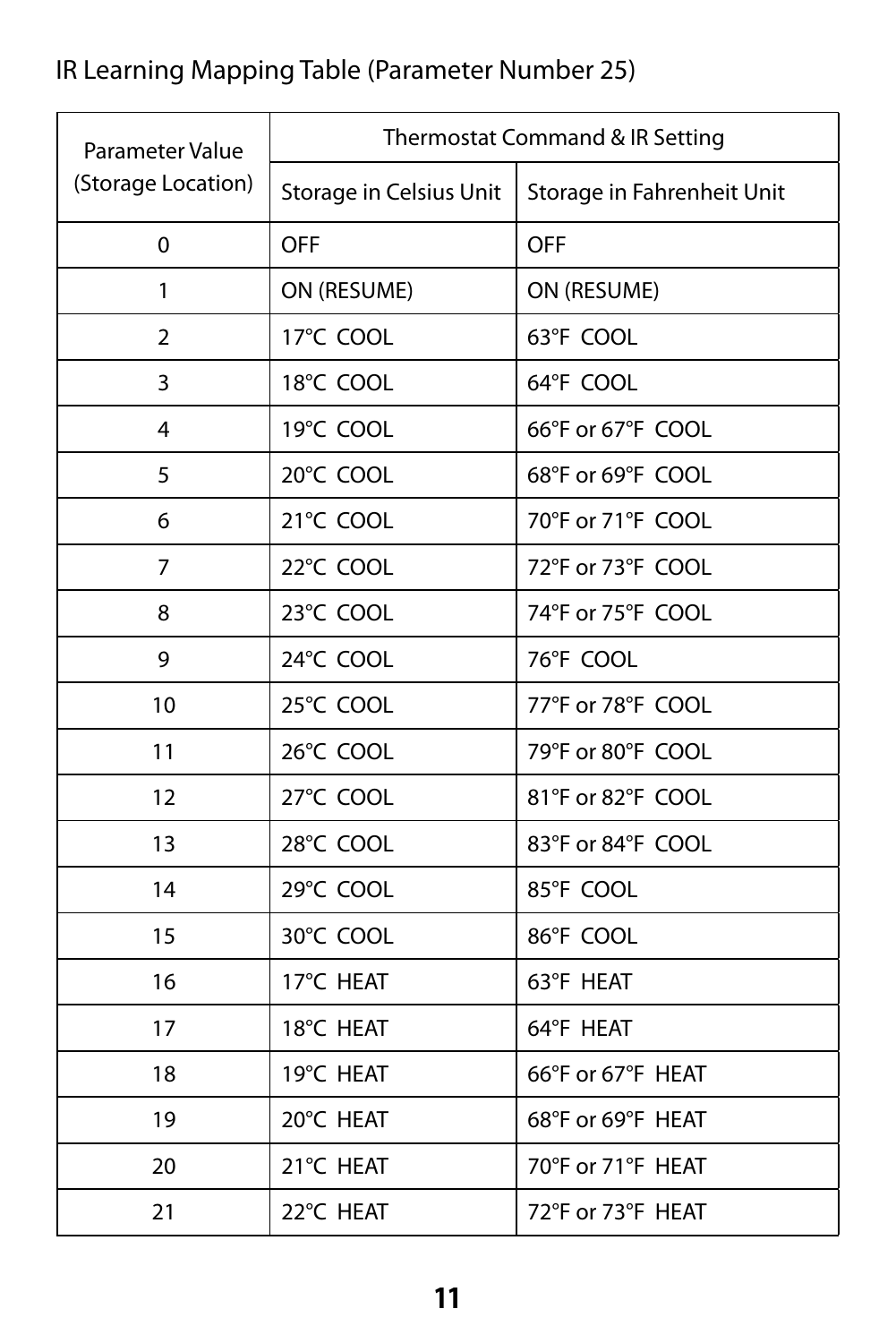| 22 | 23°C HEAT        | 74°F or 75°F HEAT |
|----|------------------|-------------------|
| 23 | 24°C HEAT        | 76°F HEAT         |
| 24 | 25°C HEAT        | 77°F or 78°F HEAT |
| 25 | 26°C HEAT        | 79°F or 80°F HEAT |
| 26 | 27°C HEAT        | 81°F or 82°F HEAT |
| 27 | 28°C HEAT        | 83°F or 84°F HEAT |
| 28 | 29°C HEAT        | 85°F HEAT         |
| 29 | 30°C HEAT        | 86°F HEAT         |
| 30 | DRY MODE         | DRY MODE          |
| 31 | <b>AUTO MODE</b> | <b>AUTO MODE</b>  |
| 32 | <b>FAN MODE</b>  | <b>FAN MODE</b>   |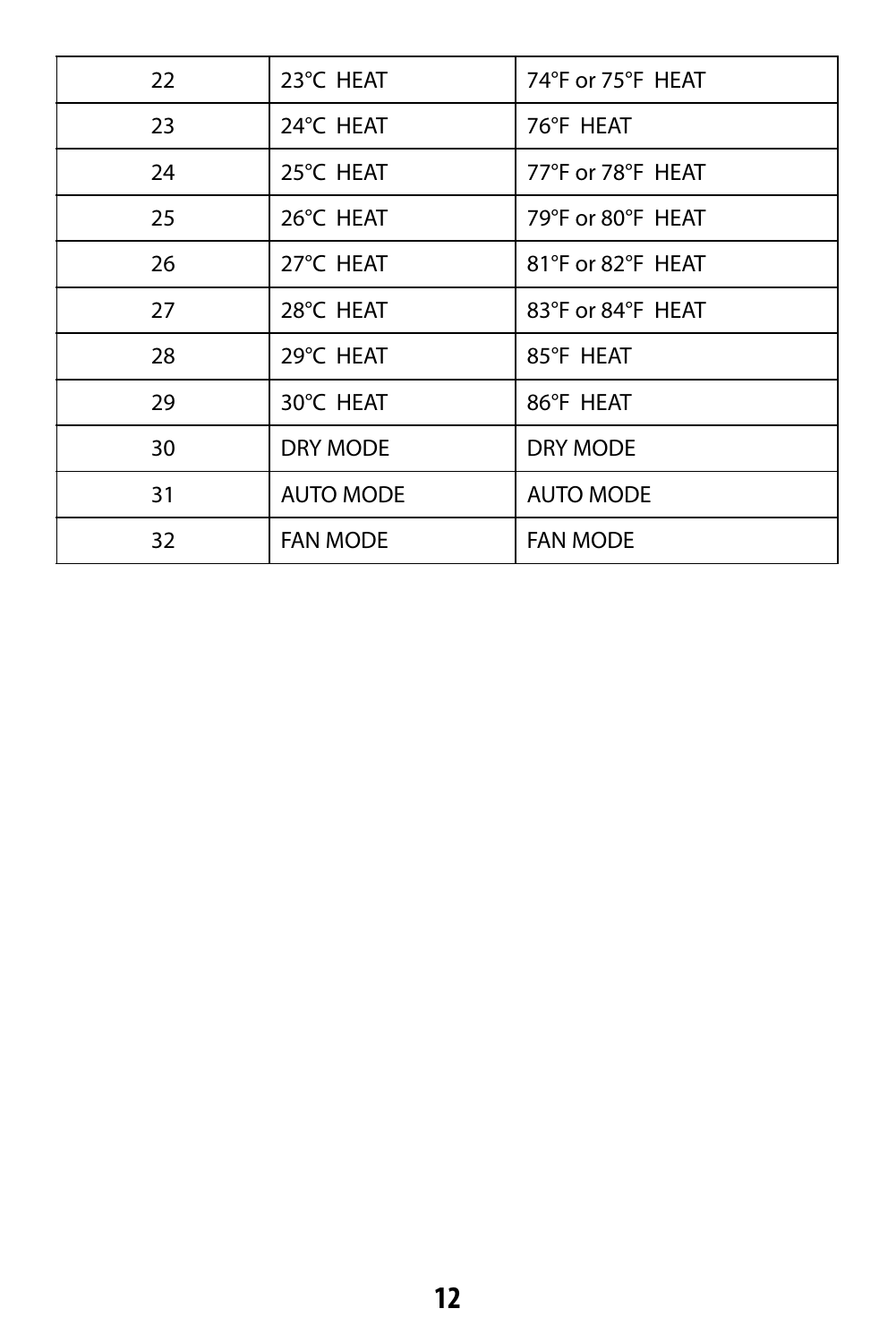#### Important Information

After all learning completed, User can go back to the ZXT-600 control page on the gateway for normal operation.

- On the Gateway UI, User can only use the Temperature range from the mapping table, OFF, ON(RESUME), COOL, HEAT, DRY MODE, AUTO MODE and FAN MODE.
- If User only learnt ON(RESUME), OFF, or part of the settings according to the above table, ZXT-600 will send the learnt data to the Air Conditioner only. For example, User only learnt ON(RE-SUME), OFF, 22°C COOL, 24°C HEAT, ZXT-600 will not send the IR Data to Air Conditioner if User set 27°C Cool on the gateway.
- User can still use gateway to set up Scene and Schedule with ZXT-600. For example, to have AC turn on at 23°C every day at 7am, 25°C at 11pm. Just make sure the set code is learnt.
- The learning mapping table is for split Air Conditioner, which Remote Control is with LCD Display. For Window type Air Conditioner (which Remote Control is without LCD Display), the mapping table with temperatures do not apply, due to different type of IR Control Protocol. However, User may still use OFF, ON(RESUME), DRY, AUTO or FAN Key for Learning.
- (Because the POWER key on the Original Remote (without LCD Display) is toggle, user can choose either ON key or OFF key to learn Power key. After Learning is done, press once to turn on the Air Conditioner if the Air Conditioner is OFF, press once to turn OFF if the Air Conditioner is ON)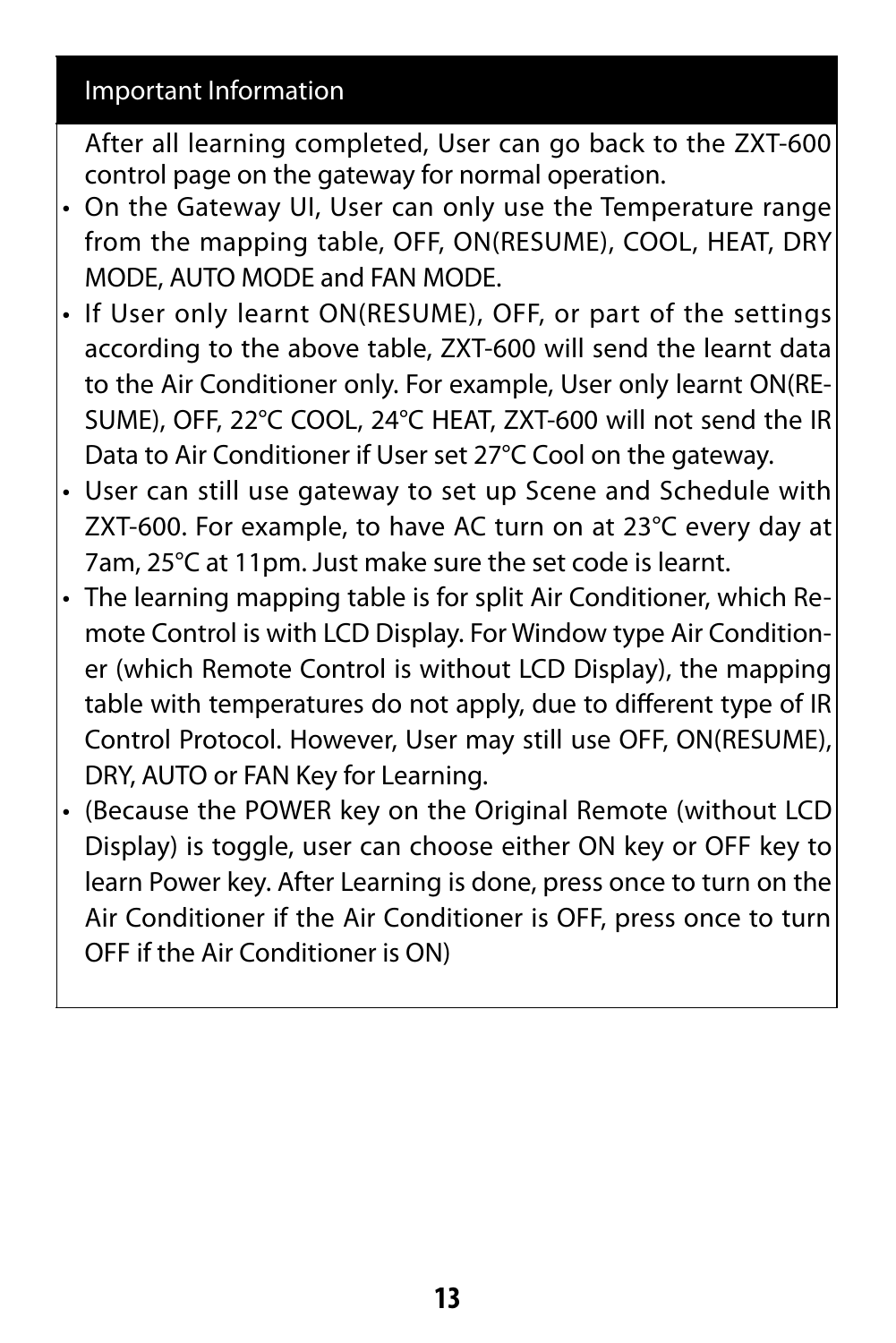### <span id="page-15-0"></span>**Other Setup Options through Configuration**

| <b>Functions</b>                                       | Parameter<br>Number | Parameter Value                                                                                                                                                                                                                                                                                                                                                                                                                                                                                | Size<br>(bytes)         |
|--------------------------------------------------------|---------------------|------------------------------------------------------------------------------------------------------------------------------------------------------------------------------------------------------------------------------------------------------------------------------------------------------------------------------------------------------------------------------------------------------------------------------------------------------------------------------------------------|-------------------------|
| Learn IR code                                          | 25 (0x19)           | Default: 0x0000<br>range: (0x0000 to 0x20)<br>refer to learning mapping table                                                                                                                                                                                                                                                                                                                                                                                                                  | $\mathcal{P}$           |
| Check IR Code<br>Learning<br>Status<br>(Read Only)     | 26(0x1A)            | Default: 0x00<br>range: 0 to 4 (0x00 to 0x04)<br>0(0x00) : Idle - IR Channel is idle<br>1(0x01): OK - the last learning opera-<br>tion was completed successfully<br>$2(0x02)$ : Learning - ZXT-600 is busy<br>processing previous learning request<br>3(0x03) : Full - All locations are being<br>used.<br>4(0x04) : The last learning request<br>was failed<br>Note: The status value 0x01 and 0x04<br>will be reset to 0x00 after ZXT-600<br>receives a get command to this pa-<br>rameter. |                         |
| Set IR Code<br>number from<br>built-in<br>code library | 27 (0x1B)           | Refer to Code Finder Webpage.                                                                                                                                                                                                                                                                                                                                                                                                                                                                  | $\overline{\mathbf{c}}$ |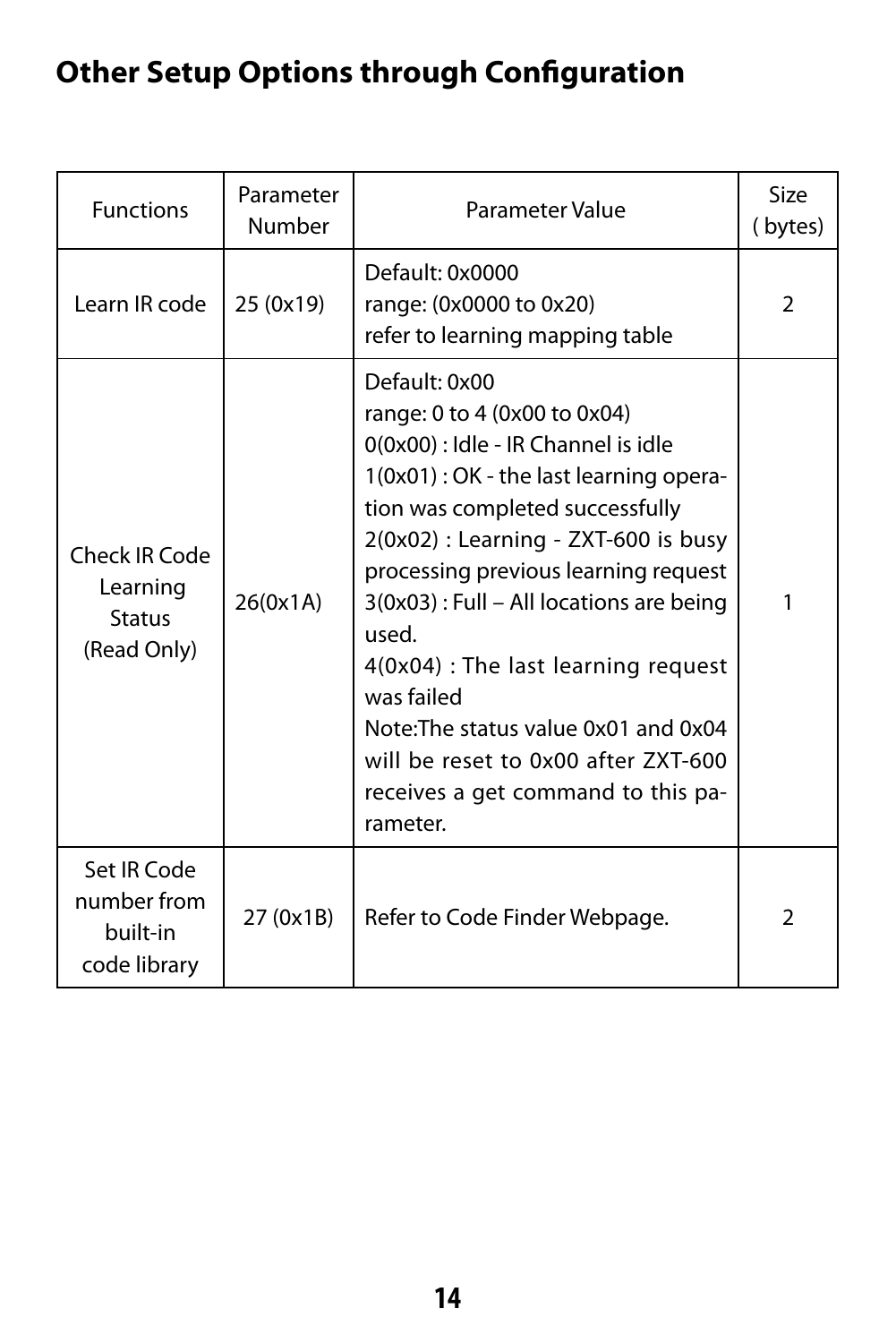| Set Built-<br>in IR Emitter<br>Control<br>(If there have<br>two or more<br>Air Condition-<br>ers with the<br>same code set<br>that are used<br>in the same<br>room, user<br>can disable<br>the built-in IR<br>emitter and<br>use the exter-<br>nal IR emitter<br>cable to<br>control each<br>air conditioner | 32 (0x20) | Default: 0xFF<br>0 or 255<br>(0x00 or 0xFF)<br>0(0x00): Disable<br>255(0xFF): Enable (Default)         | 1 |
|--------------------------------------------------------------------------------------------------------------------------------------------------------------------------------------------------------------------------------------------------------------------------------------------------------------|-----------|--------------------------------------------------------------------------------------------------------|---|
| Control Air<br>Conditioner<br>"SWING"<br>function                                                                                                                                                                                                                                                            | 33 (0x21) | Default: 0x01<br>Range 0 to 1 (0x00 or 0x01)<br>$0(0x00)$ : Swing OFF<br>1(0x01): Swing Auto (Default) | 1 |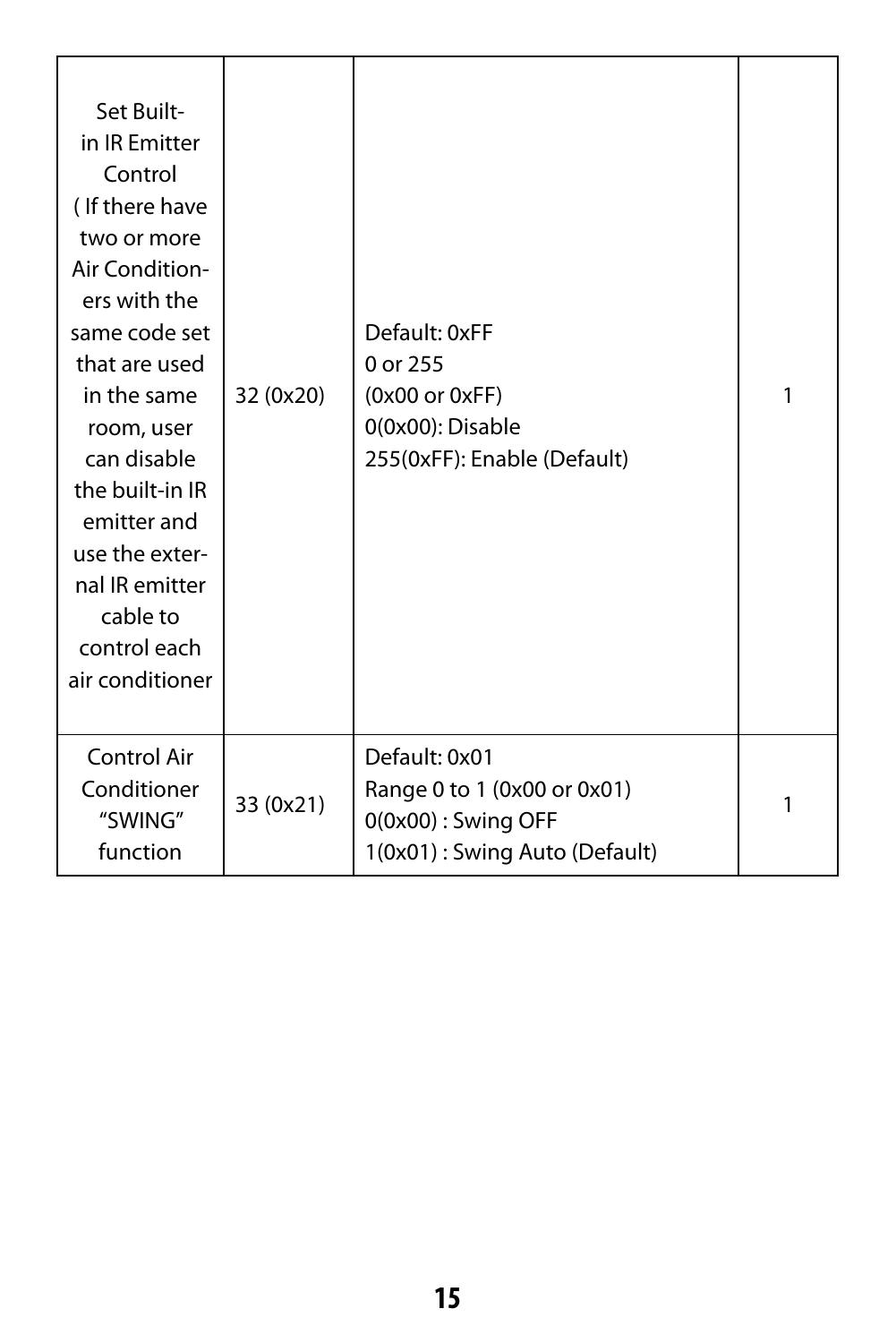| Calibrate<br>temperature<br>reading                                            | 37 (0x25) | Temperature offset value.<br>$O(0x00) = 0^{\circ}C$ (Default)<br>$1(0x01) = 1^{\circ}C$<br>$2(0x02) = 2^{\circ}C$<br>$3(0x03) = 3^{\circ}C$<br>$4(0x04) = 4^{\circ}C$<br>$5(0x05) = 5^{\circ}C$<br>$255(0xFF) = -1°C$<br>$254(0xFE) = -2°C$<br>$253(0xFD) = -3°C$<br>$252(0xFC) = -4°C$<br>$251(0xFB) = -5^{\circ}C$                                                                                                                                    | 1 |
|--------------------------------------------------------------------------------|-----------|---------------------------------------------------------------------------------------------------------------------------------------------------------------------------------------------------------------------------------------------------------------------------------------------------------------------------------------------------------------------------------------------------------------------------------------------------------|---|
| Set Auto<br>Report<br>Condition<br>Trigger<br>By Room<br>Temperature<br>change | 30 (0x1E) | $O(0x00)$ = Disable AUTO report func-<br>tion (Default)<br>(for saving battery life)<br>Auto report if room temperature is<br>different from last report.<br>$1(0x01) = 1°F (0.5°C)$<br>$2(0x02) = 2^{\circ}F(1^{\circ}C)$<br>$3(0x03) = 3°F (1.5°C)$<br>$4(0x04) = 4^{\circ}F(2^{\circ}C)$<br>$5(0x05) = 5^{\circ}F(2.5^{\circ}C)$<br>$6(0x06) = 6^{\circ}F(3^{\circ}C)$<br>$7(0x07) = 7^{\circ}F(3.5^{\circ}C)$<br>$8(0x08) = 8^{\circ}F(4^{\circ}C)$ | 1 |
| Set Auto<br>Report<br>Condition<br>By<br>Time Interval                         | 34 (0x22) | Auto report by the following time<br>interval.<br>$1(0x01) = 1$ Hr<br>$2(0x02) = 2$ Hrs<br>$3(0x03) = 3 Hrs$<br>$4(0x04) = 4$ Hrs<br>$5(0x05) = 5$ Hrs<br>$6(0x06) = 6$ Hrs<br>$7(0x07) = 7$ Hrs<br>$8(0x08) = 8$ Hrs (Default)                                                                                                                                                                                                                         | 1 |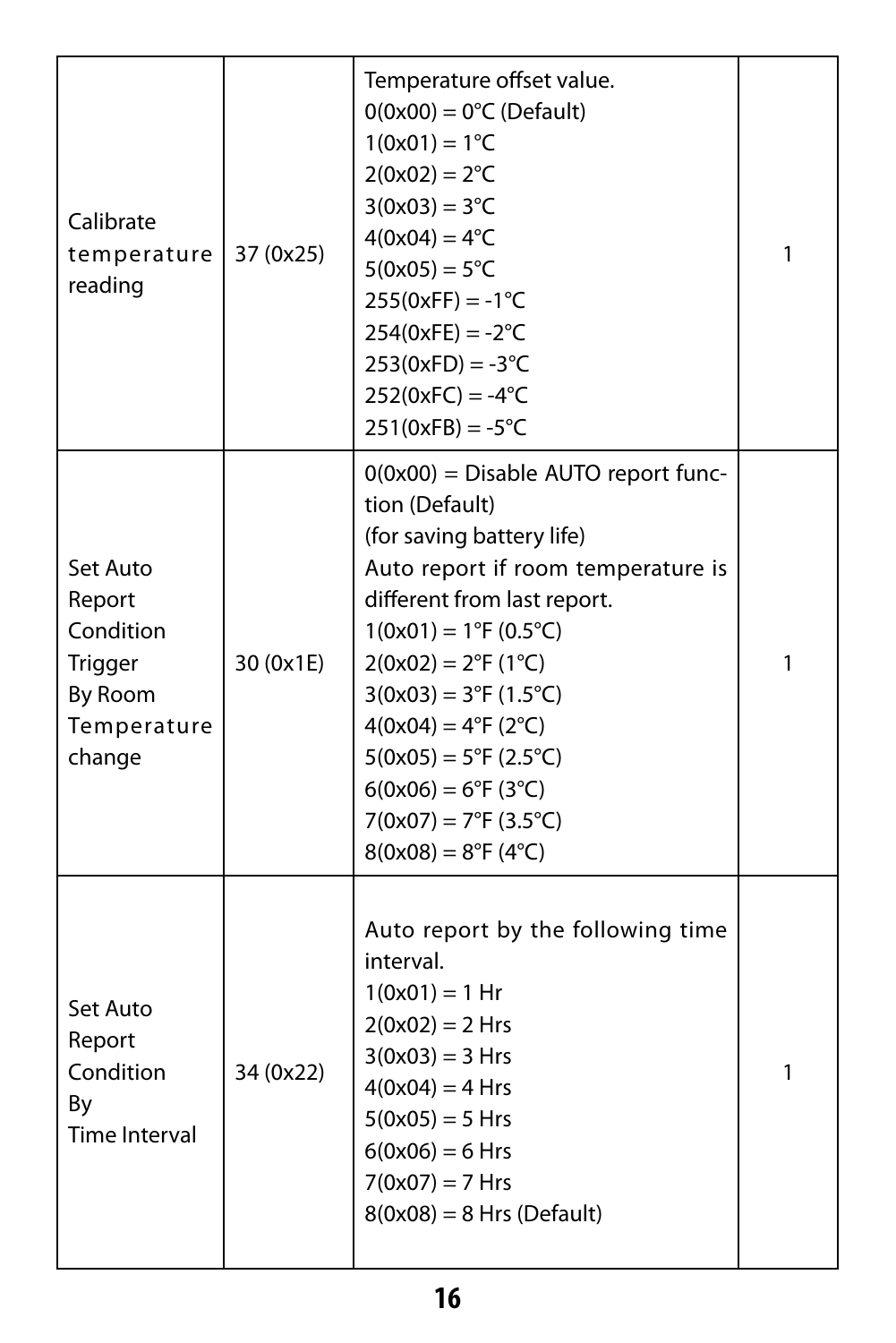<span id="page-18-0"></span>*Note:*

*All the above Parameter Number and Value is in Hexadecimal Numbering Format, if the Gateway only support decimal numbering format, please change it to decimal value accordingly.*

#### Mapping Information

- BASIC Set Value 0x00 will map to Thermostat mode OFF 0x00
- BASIC Set Value 0xFF will map to Thermostat mode Resume 0x05
- Energy Saving Mode will map to Thermostat mode OFF
- Comfort Mode will map to Thermostat mode Resume 0x05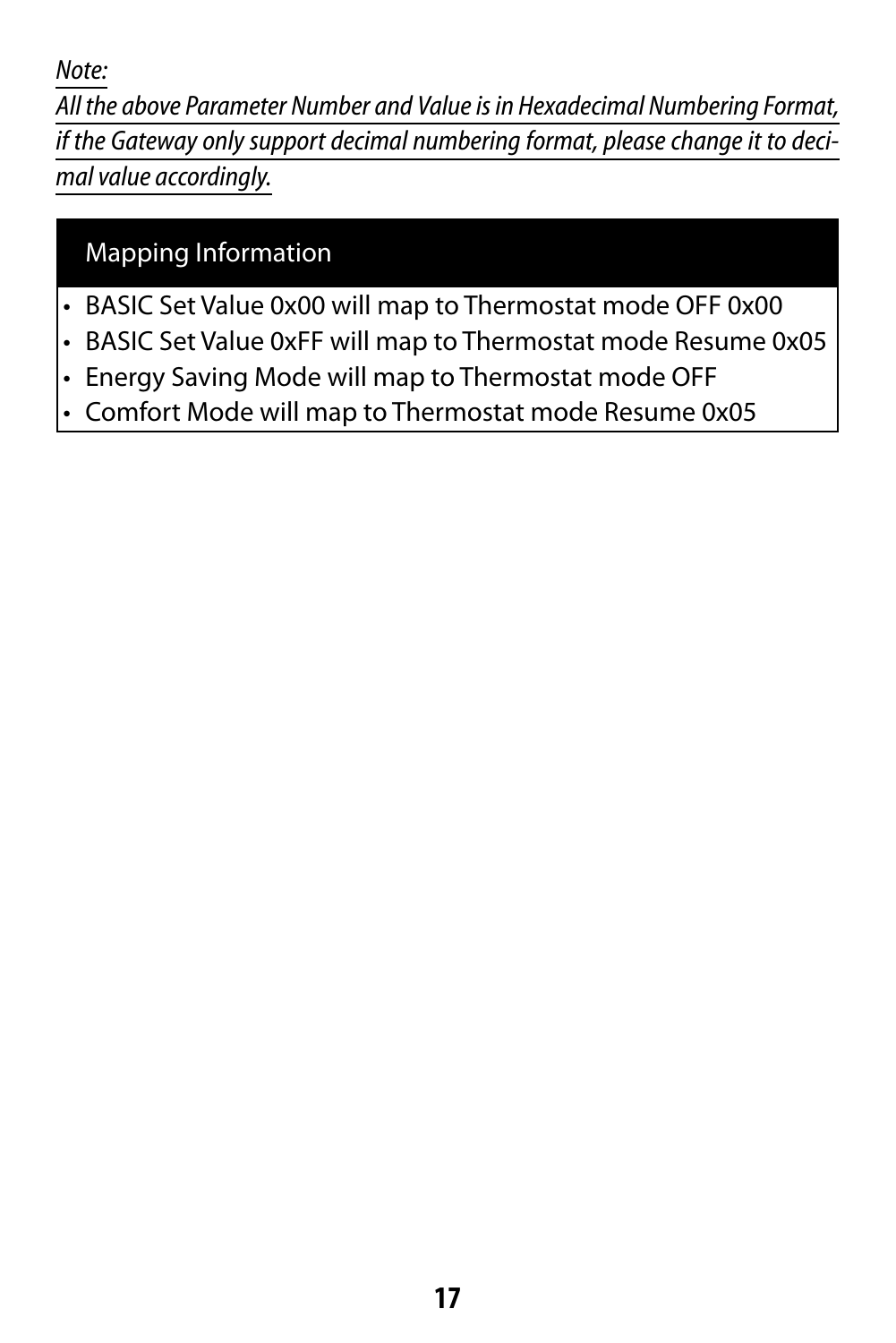### <span id="page-19-0"></span>**Reset to Factory Default**

Press and Hold "PROG" button for 3 seconds on AC Master, the Green Indicator will light up. DO NOT Release the "PROG" Button until Green Indicator flashes TWICE.

*Remark : All the setting and data will be permanently deleted.*

### **Mounting**

#### *Required tools and supplies*

- Phillips Screwdriver
- Drill
- Drill bit (3/16" for drywall, 7/32" for plaster)
- Hammer
- Pencil
- Level (optional)
- AA Alkaline Battery 2pcs (Not Included) or 5VDC 1A Power Adaptor with 1.5m long Micro USB Cable (Not Included)

### *CAUTION*

- Use new batteries of the recommended type and size only
- Never mix used and new batteries together
- To avoid chemical leaks, remove batteries from the ZXT-600 if you do not intend to use the device for an extended period of time.
- Dispose of used batteries properly; do not burn or bury them.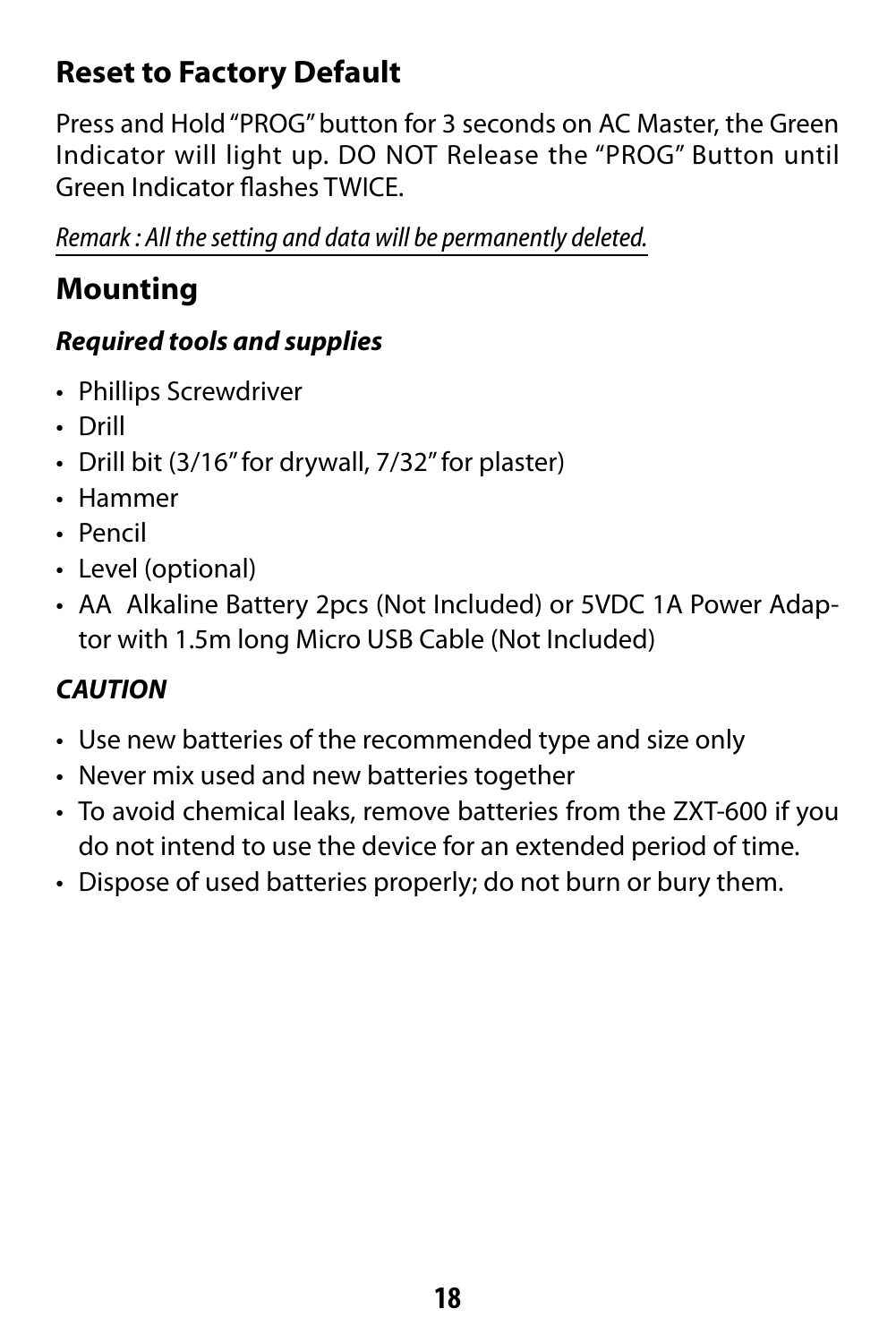#### <span id="page-20-0"></span>*Mounting Location Tips*

The ZXT-600 should be mounted on an inner wall about 5ft (1.5m) above the floor where it is readily affected by changes of the general room temperature with freely circulating air.

Before mounting, check the material and structure of the mounting location. If the location does not have the proper material or structure, the ZXT-600 can fall and cause an injury.

Avoid mounting above or near hot surfaces or equipment (e.g. TV, Heater, Refrigerator). Avoid mounting where it will be exposed to direct sunshine, drafts, or in a laundry room or other enclosed space.

Better to mount your device where it has no any obstacle or blocked object between the device and your AC Appliance.

#### *Mounting the ZXT-600*

- Position ZXT-600 on wall, level and mark hole positions with pencil.
- Drill holes at marked positions, then tap in supplied wall anchors.
- Insert and tighten mounting screws as below figure

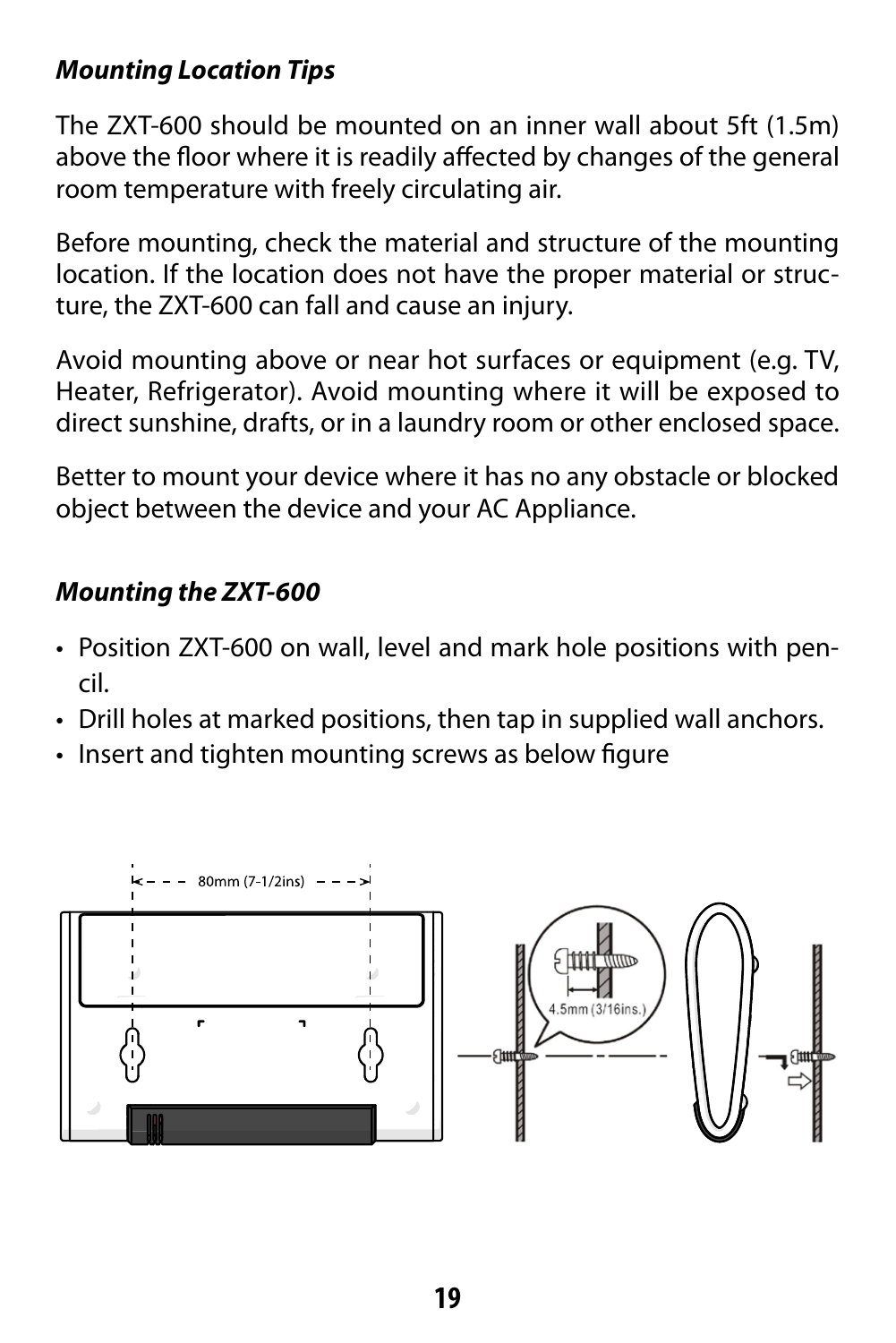### <span id="page-21-0"></span>**Technical Specifications**

| Model no.                              | BW8490US (ZXT-600US)<br>BW8490EU (ZXT-600EU)<br>BW8490AU (ZXT-600AU)<br>BW8490JP (ZXT-600JP)<br>BW8490KR (ZXT-600KR)<br>BW8490IN (ZXT-600IN)<br>BW8490CN (ZXT-600CN) |
|----------------------------------------|----------------------------------------------------------------------------------------------------------------------------------------------------------------------|
| <b>RF Frequency</b>                    | 908.4MHz (ZXT-600US)<br>868.4MHz (ZXT-600EU)<br>921.4MHz (ZXT-600AU)<br>922.5MHz (ZXT-600JP)<br>920.9MHz (ZXT-600KR)<br>865.2MHz (ZXT-600IN)<br>868.4MHz (ZXT-600CN) |
| <b>RF</b><br><b>Operating Distance</b> | Up to 132ft outdoor line of sight, in unobstructed<br>environment                                                                                                    |
| Temperature<br>Measurement             | Measurable range: 0°C ~ 40°C / 32°F ~ 104°F<br>Report resolution : 0.5 Degree C / 0.5 Degree F                                                                       |
| Operating<br>Ambient<br>Temperature    | $0^{\circ}$ C ~ 40°C, non-condensing                                                                                                                                 |
| Storage<br>Temperature                 | $-10^{\circ}$ C ~ 50°C                                                                                                                                               |
| Powered By                             | USB Power DC 5V 1A or Alkaline Primary Batteries<br>AA x 2pcs                                                                                                        |
| Dimension (L x H x T)                  | 128mm x 78mm x 22mm                                                                                                                                                  |
| Weight                                 | 84q (Batteries excluded)                                                                                                                                             |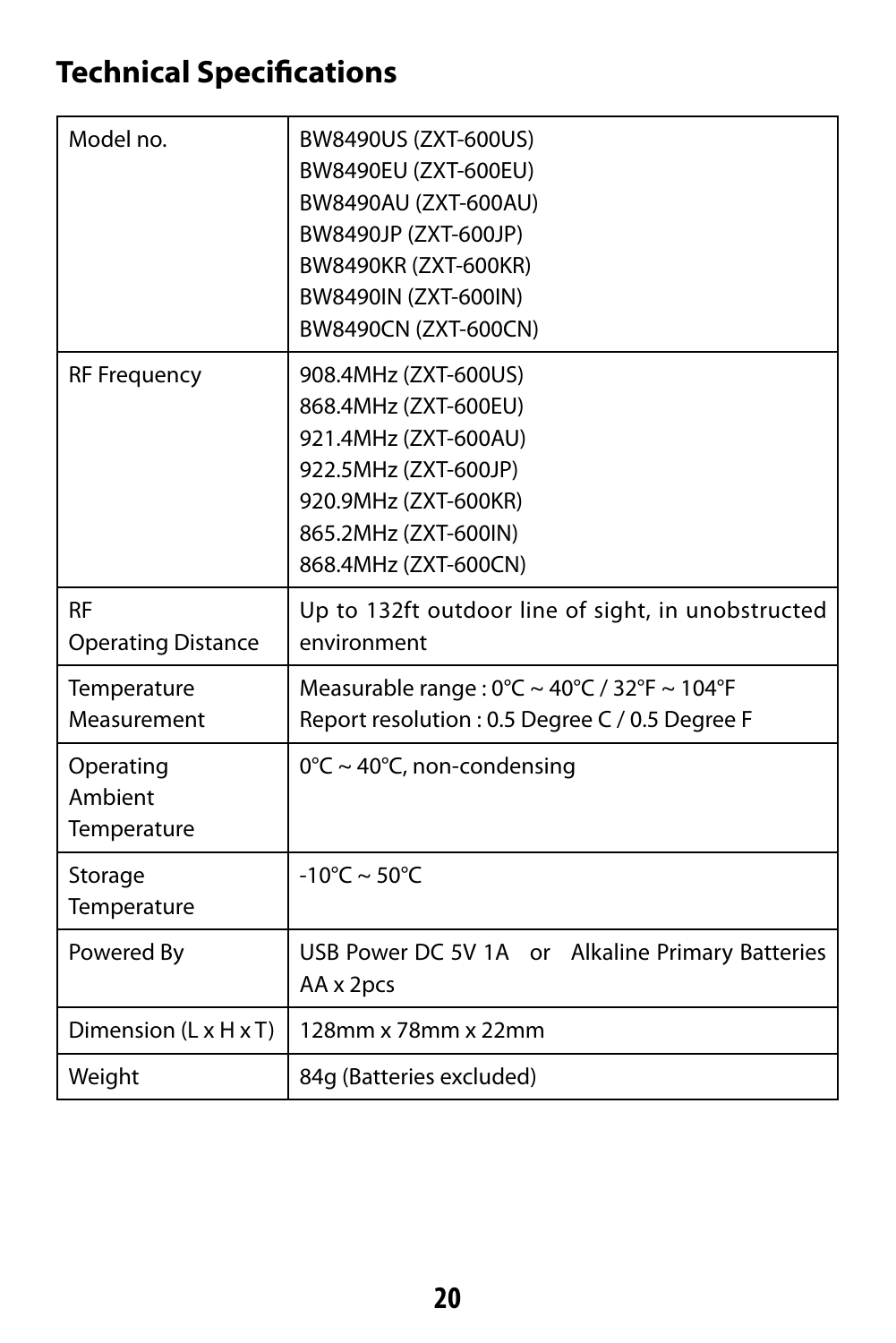### <span id="page-22-0"></span>**WARRANTY**

ONE-YEAR LIMITED WARRANTY: Remotec warrants this product to be free from defects in materials and workmanship under normal use and service for a period of one year from the original date of purchase from the distributors or dealer.

REMOTEC shall not be liable for:

- Damages caused by defective devices for indirect, incidental, special, consequential or punitive damages, including, inter alia, loss of profits, savings, data, loss of benefits, claims by third parties and any property damage or personal injuries arising from or related to the use of the device.
- Service trips to provide instruction on product use.
- Shipping costs for replacement products.

This warranty is limited to the repair or replacement of this product only, if the purchase date cannot be substantiated, the warranty period will begin on the date of manufacture as indicated on this product. All warranty claims must be made to Remotec appointed distributors or dealers during the applicable warranty period. This warranty gives you specific legal right and you may also have other rights which vary in each country.

*Website : http://www.remotec.com.hk*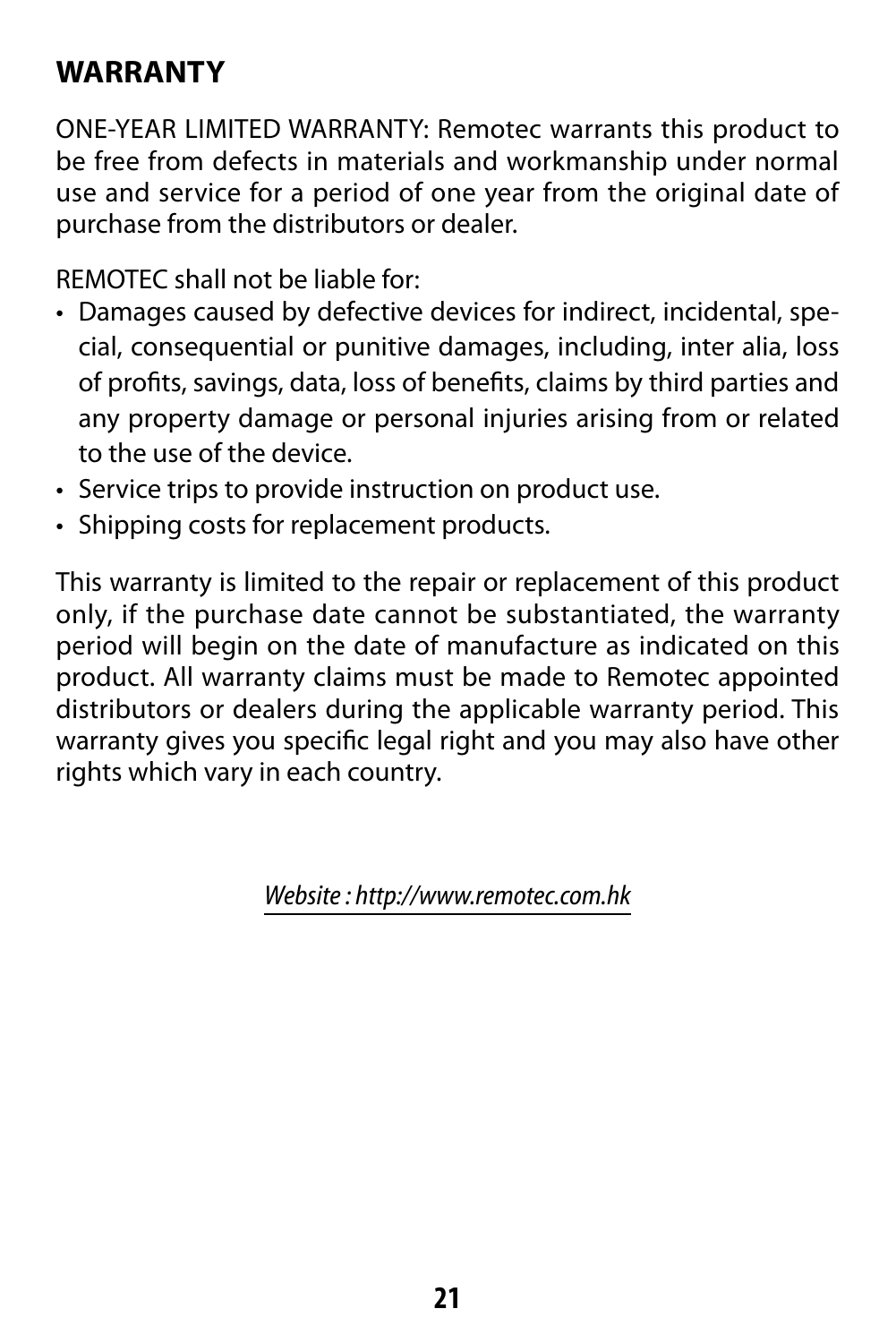### <span id="page-23-0"></span>**Regulatory information**

FCC ID : M7N-BW8490

FCC Compliance Statement

This device complies with Part 15 of the FCC rules. Operation is subject to the following two conditions:

- This device may not cause harmful interference, and
- This device must accept any interference received, including interference that may cause undesired operation.

This equipment has been tested and found to comply with the limits for a Class B digital device, pursuant to Part 15 of the FCC Rules. These limits are designed to provide reasonable protection against harmful interference in a residential installation. This equipment generates, uses and can radiate radio frequency energy and, if not installed and used in accordance with the instructions, may cause harmful interference to radio communications. However, there is no guarantee that interference will not occur in a particular installation. If this equipment does cause harmful interference to radio or television reception, which can be determined by turning the equipment off and on, the user is encouraged to try to correct the interference by one or more of the following measures:

- Reorient or relocate the receiving antenna.
- Increase the separation between the equipment and receiver.
- Connect the equipment into an outlet on a circuit different from that to which the receiver is connected.
- Consult the dealer or an experienced radio/TV technician for help.

*Notice : Changes or modifications to this unit not expressly approved by the party responsible for compliance could void the user authority to operate the equipment.*